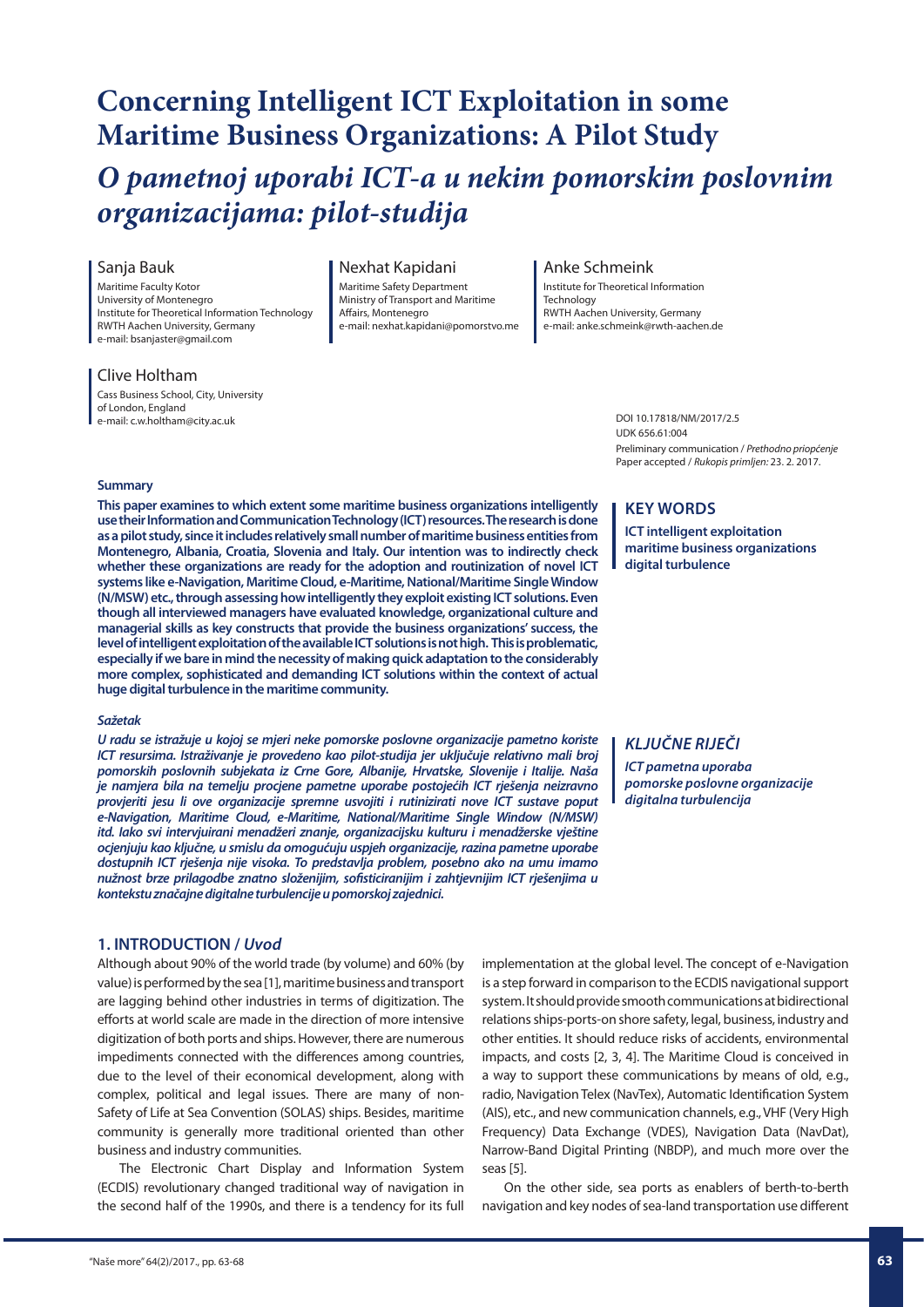ICT solutions like: Electronic Data Interchange (EDI), Vessel Traffic Service (VTS), Vessel Traffic Management Information System (VTMIS), Port Community System (PCS), Enterprise Resource Planning (ERP), Customer Relationship Management (CRM) system, access to the Electronic Logistics Marketplace (ELM), etc. Additionally, the concepts of e-Maritime [6], National/Maritime Single Window (N/ MSW) and/or Single Window Environment (SWE) are currently in the focus of maritime research community [7, 8].

All these speak in favor of rapid and huge digital turbulence in maritime community, especially for those organizations that function in transitional environments with rigid administrations and without clear development strategies. Within this context, we considered it important to do an examination of how intelligently some maritime business entities in South-Europe (Montenegro, Albania, Croatia, Slovenia and Italy) exploit presently available ICT resources, since obviously their rapid development and expansion are on the road. The research is realized with an aim to identify weak points and to propose directions for their smooth overcoming.

### **2. METHODOLOGY AND HYPOTHESIS /**  *Metodologija i hipoteze*

In some of our previous research studies we were focused on the problems of initiation, adoption and adaptation of contemporary ICT solutions in transitional environments [9, 10]. The examinations have been motivated by the users' needs and preferences in developing economies, which are usually faced with permanent reproduction of crises, and constant lack of funds for providing up-to-date, comprehensive and sophisticated ICT systems. Let us note that we were faced with scarce secondary literature resources in the field [11, 12, 13]. In such conditions, we have also considered several theories as a kind of referential framework for our research endeavors under the transitional conditions: Diffusion of Innovation (DOI) theory [14], Technology Acceptance Model (TAM) [15], Theory of Reasoned Action (TRA) [16], Theory of Planed Behavior (TPB) [17], etc.

For the purpose of this pilot study we primary used Intelligent ICT Exploiter model [18, 19, 20, 21]. Additionally, it is worth to mention that respected Information Technology (IT) experts Weill and Ross [22] claim that success in the digital economy will go to the companies that are smart about how they use ICT. Also, we have used references [23, 24] as an inspiration for conceiving our methodological framework.

Intelligent ICT Exploiter model is developed upon several basic constructs connected with business entities and ways in which they realize their businesses activities: knowledge, IT management, internal and external communications, organizational culture, ICT strategy and manager's mindset as key construct which has to bind intelligently all other components. The scheme of this model is given in Figure 1. The detail description of these constructs has been given in [18], and it helps us to set the below described hypothesis.

*Information and knowledge.* Knowledge is metaphorically a stair of the knowledge ladder which includes data, information, knowledge and wisdom. It is to be emphasized that there is a gap between information technology revolution, and information revolution. The primary idea of free and unlimited share of information failed, since it did not take into account the commercial dimension of the process. Today, information is shared asymmetrically, and those who control the fastest and the biggest computers set the roles [25]. Therefore, the path: data, information, knowledge and wisdom is not an easy one, and it requires considerable efforts towards achieving professional and business success. Accordingly, two most vital tasks in the modern enterprise are: (a) to speed up the creation of new knowledge by both individuals and communities, and (b) to accelerate sharing of knowledge within and across communities.

On the basis of the above stated, we set the first hypothesis in our research framework:

**H1.** Knowledge is of key importance for the intelligent use of ICT.

*Roles and skills.* This construct is based on tree pillars: IT users, IT builders and IT managers, or information-knowledge professionals. A person or management team, which communicates the needs of ICT users in direction of IT builders, is knowledge navigator or information resource manager. There are business organizations, which recognized this triangle, and which are working on filling and improving all necessary skills of their employees in this direction [26, 27]. Accordingly, we set the second hypothesis:

**H2.** Besides IT users and IT builders, IT managers enable more intelligent use of ICT.

*Effective system.* Such system can be achieved by setting and communicating the so-called Critical Success Factors (CSF) [28], and developing them steadily. The first step is to use technology to create an effective operational platform, primarily with internal information. Then, the CSFs can be widened to foster improved skills to use technology. This will start with employees, and then extend to suppliers and customers. Once when these two steps are working well, the CSFs can be broadened to encompass external information about markets, customers and competitors. After these steps comes business intelligence (see Figure 1), which enable the organizations to identify and manage risk while developing new products, services and markets, which are going to ensure the organization's future.



Figure 1 Intelligent ICT Exploiter model [18] *Slika 1. Model pametne uporabe ICT-a [18]*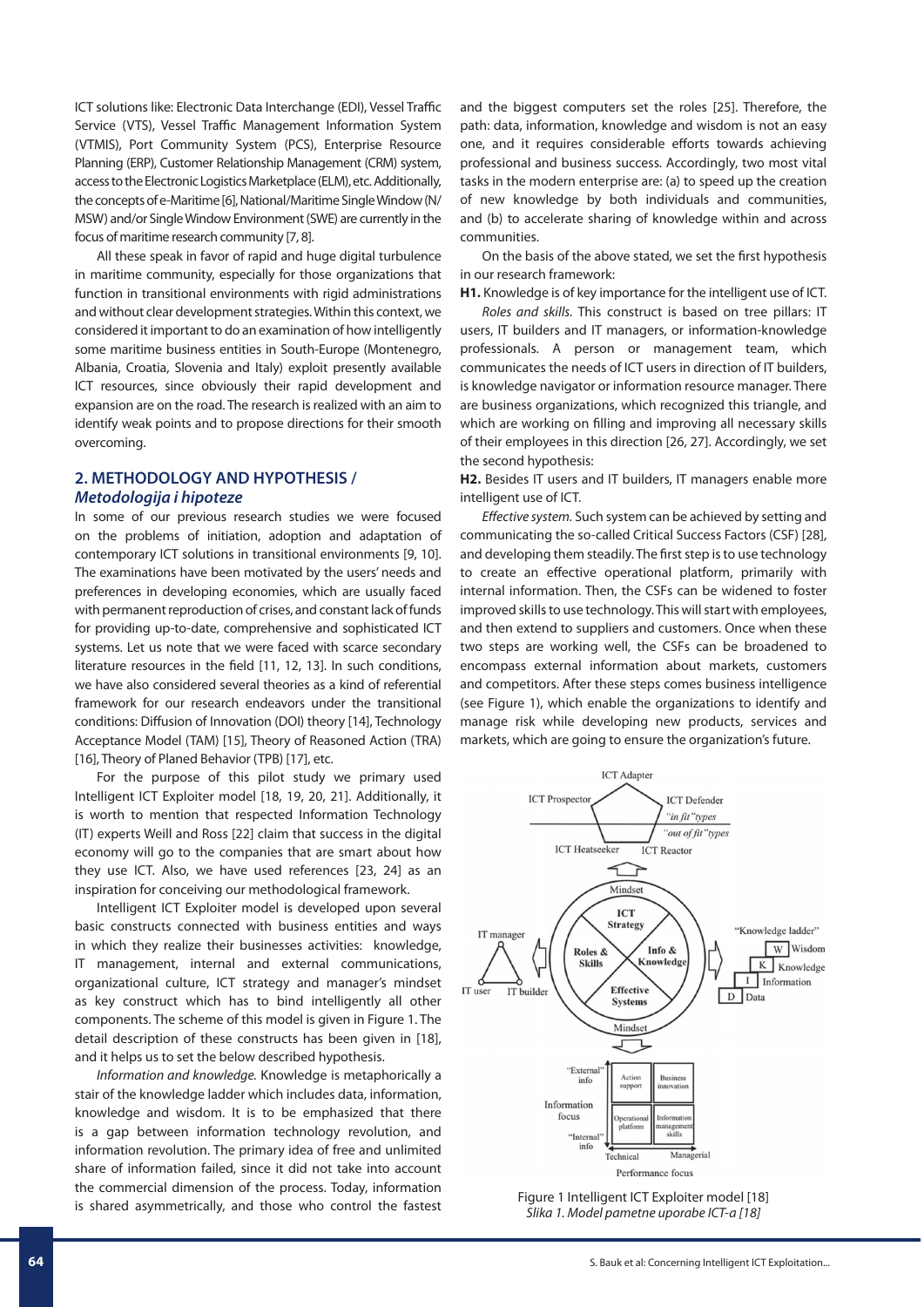The CSFs can be condensed into the third hypothesis:

**H3.** Effective business systems have to manage and exploit both internal and external information.

In this context organizational culture is also of particular importance, and we analyzed it as the fourth construct in our model implied by the hypothesis:

**H4.** Positive organizational culture enhances intelligent use of ICT.

While there is universal agreement that it exists, and that it plays an important role in shaping behavior in organizations, there is little consensus on what organizational culture actually is. We selected several expressions that can be used in absence of an universally accepted definition [29]: "Culture is how organizations *do things*"; "Organizational culture is the sum of values and rituals which serve as *glue* to integrate the members of the organization"; "Organizational culture is civilization in the workplace", etc.

*Mindset.* For top manager or Top Management Team (TMT), here is used a metaphor: their role is to weave a fabric of horizontal (information, technology, people and organization), and vertical (direction, knowledge, process and climate) threads mutually intertwined. In organizations where knowledge is a core dimension, managers have frequently identified people skills as the major influence, commonly along with climate. Switching from the information-based to the knowledge-based enterprise is a major challenge for today's companies [30]. Therefore, managers have to combine well notions from several different domains: organizational behavior, human resource management, artificial intelligence, ICT, etc. Technology is invariably cited as a key enabler, but not usually a significant overall as skills and climate. TMT mindset unites all considered constructs and it affects the dependant variable intelligent use of ICT. Therefore, the fifth hypotheses should be formulated in a manner:

**H5.** The TMT mindset is of crucial importance for intelligent use of ICT.

*ICT Strategy.* It is a strategy, which has to link business and technology. It has to ensure "C" in ICT for communication, which has to be fully integrated into strategic business thinking in both technological and a human sense. It is an assessment tool to help the organization to identify its behavior regarding ICT adoption, and it has five strategic orientations, listed below.

- Prospector: Systematically seeks and selectively exploits relevant ICT trends to gain competitive advantage and enable entry into new markets. Prospector is willing to experiment with novel ICT
- *Defender:* Carefully evaluates ICT investment for its efficient orientation, and applies ICT primary to reduce costs of investments and to increase communication processes rather than to open new markets. Defender is control orientated and slow to innovate.
- *Analyzer:* Operates in two types of market domain one relatively stable and focused on efficiency, and the other where ICT plays an increasing important role. Analyzer applies different rates of technological uptake in each.
- *Heatseeker:* Sized upon ICT fashioned instead of strategically analyzing the best ICT fit for its business problems. Heatseeker is typical for an organization whose structure is in constant flux, moving to frequent new initiatives before obtaining sustained business performance.
- *Reactor:* Reactor is a characteristic for an organization where technology is not seen as a strategic tool. It responds slowly to

change, and tends to view ICT applications as standalone tools.

The ICT strategies we treated as three moderate variables in our research model, since they are influenced by previously considered constructs on one side, and also they have impact on ICT intelligent exploitation on another one:

**H6.a.** ICT prospector, defender and analyzer strategies help intelligent use of ICT.

**H6.b.** ICT heatseaker supports in lower extent intelligent use of ICT. **H6.c.** ICT reactor impedes intelligent use of ICT.

Since our respondents are from different environments we supposed that H6.a hypothesis worked well, depending on the particular organization and the conditions in which it operated. Heatseakers, we see as those who rarely can provide the so called "3S" (*smart*, safety and sustainable) solutions [31], while reactors might have mostly negative impacts of intelligent use of ICT in highly turbulent technological conditions.

In accordance to the above stated, as a kind of control variable in our research methodology we use a gap between technology-led potential and everyday reality [32]. On this idea we set the seventh-control hypothesis:

**H7.** A gap between ICT capacities and degree of their exploitation inhibits intelligent use of ICT.

Dependent variable in our model expresses in which extent examined organizations are savvy ICT exploiters. We assess it through several indirect questions and it should be covered by the eighth hypothesis in the following manner:

**H8.** Developed and harmonized communication between tasks, technologies and employees strengthens intelligent use of ICT.

Figure 2 shows the research framework. On the basis of realized survey we analyzed correlations between independent variables: knowledge, IT management resources, communications, organization culture and manager's mindset; moderate variables: ICT-prospector, -defender, -analyzer, -heatseeker, and -reactor; control variable: a gap between ICT capacities and exploitation; and, dependent variable: intelligent use of ICT. Through this methodological framework, we have tested our hypothesis and opened a space for further discussion(s).



Figure 2 Research framework *Slika 2. Okvir istraživanja*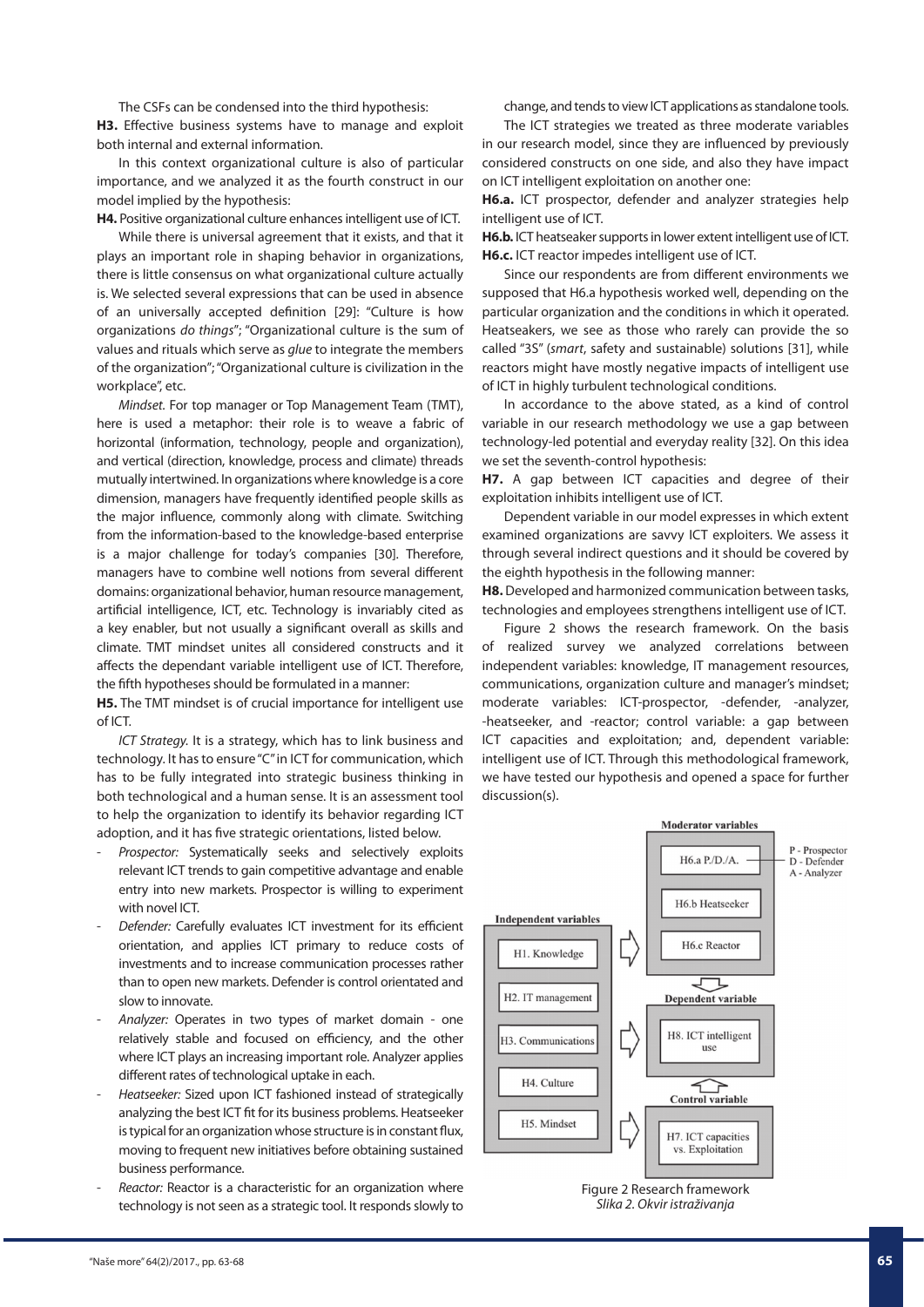## **3. RESEARCH RESULTS AND DISCUSSION /**  *Rezultati istraživanja i rasprava*

For this research, we have conceived questionnaires in accordance with the previously presented theoretical Intelligent ICT Exploiter model and proposed hypothesis. In total 20 highly qualified persons from top management teams at several maritime business institutions in Montenegro (5), Albania (2), Croatia (3), Slovenia (1), and Italy (1) were interviewed. They all have sound experiences in different maritime business sectors, high qualifications and also high level of logical thinking. Before we sent them questionnaires, we had asked several qualified persons from academia to do the semantic reviews and give us suggestions on how to improve them, i.e., how to avoid redundancies and overtax of respondents' patience. The respondents had to answer 25 questions in total. The constructs from our framework were measured with 1-5 point Likerttype multi-item scales. In addition, some questions required descriptive answers, e.g., those which concern methods of communications within the organization with the customers, and those that can help developing business strategies due to the actual flows at the maritime business market. The descriptions given by the respondents helped us also to identify which ICT strategy each organization prefered. The analysis of the obtained quantitative results was performed in SPSS (ver. 16) [33] by an Inter(R) Core™ i5 processor on 2.4 GHz (4GB RAM). Table 1 presents the descriptive statistics for the main analyzed constructs.

According to the statistical results presented in Table 1, it is clear that there is strong positive correlation (we have used nonparametric Spearman's rho, since the overall sample is small) between the dependant variable H8 (communication between tasks, technology and employees) and the moderate variable H6.a (ICT strategy: prospector, defender, or analyzer). Also there is medium correlation between H8 (communication between tasks, technology and employees), and variables H2 (roles and skills) and H3 (effective system). On the contrary, the intelligent use of available ICT is in strong negative correlation with control variable H7 (a gap between ICT capacities and use), i.e., the gap in capacities of ICT and their exploitation. In analyzing the responds, we have realized that respondents highly assessed the importance of knowledge for organizational success, as well as organizational culture and advanced managerial mindsets. However, their estimates obviously do not correspond well with the real level of intelligent exploitation of existing ICT solutions. It means that in all examined organizations more attention and efforts should be made to improve corporate knowledge, organizational culture and climate, and to refine managerial skills and mindsets. Even though dependent variable is in positive correlation with H2 (roles and skills) and H3 (effective system), descriptive results indicate that IT resource management, and internal and external communications should be improved due to the moderate correlation values. The statistics additionally show that there is a strong positive correlation between H4 (organizational culture) and H5 (managers' mindset). The similar is with H3 (internal and external communications) and H2 (roles and skills, or good functioning of IT management).

In order to refine these primary statistical analyses, we have performed factor analysis and identified variables: H2 (roles and skills), H3 (effective system), H6.a, H6.b (ICT strategies), and H8 (communication between tasks, technology and employees), as those with high factor loading values ( $\lambda_p$ ,  $j = 1,5$ ). For these selected group of variables Cronbach's alpha is 0.79, which is acceptable, while average variance extracted (AVE) is 0.543, i.e., it is over threshold (AVE>0.5), and composite reliability (CR) is 0.891, and it is also above acceptable limit (CR>0.7) [34, 35]. Values of AVE and CR are calculated by standardized formulas (1) and (2):

$$
AVE = \frac{\sum \lambda_j^2}{n}
$$
 (1)

$$
CR = \frac{(\lambda_j)^2}{(\Sigma \lambda_j)^2 + \varepsilon_j}
$$
 (2)

Where,

n - is number of selected constructs ( $i = \overline{1,n}$ ; n=5),

λ - is factor loading, and

 $\epsilon$  - is the error variance ( $\epsilon = 1 - \lambda$ ).

As a result of linear regression analysis we obtained relations between dependent variable H8, and independent ones H6.a, H6.b and H6.c. The results are presented in Table 2. The ANOVA tests in SPSS show that the linear models are significant (Significance, or p-value is in all considered cases lower than 0.05 threshold). All slopes  $\beta$  are positive ( $\forall \beta \geq 0$  i=13). Negative correlation between H8 and H6.c is in accordance with negative coefficient  $\alpha_3$  that corresponds to the independent variable H6.c, i.e., ICT reactor strategy, which is considerably less *popular* in comparison to the other analyzed ICT strategies.

| Table 1 Means, standard deviations (SD) and correlations          |
|-------------------------------------------------------------------|
| Tablica 1. Srednja vrijednost, standardno odstupanje i korelacije |

|                | Overall sample |           |          | Correlations in the overall sample $(N=20)$ |                |           |                |           |           |            |           |                |
|----------------|----------------|-----------|----------|---------------------------------------------|----------------|-----------|----------------|-----------|-----------|------------|-----------|----------------|
|                | Mean           | <b>SD</b> | H1       | H2                                          | H <sub>3</sub> | H4        | H <sub>5</sub> | H6.a      | H6.b      | H6.c       | H7        | H <sub>8</sub> |
| H1             | 4.5335         | 0.41074   |          |                                             |                |           |                |           |           |            |           |                |
| H <sub>2</sub> | 4.1000         | 0.80459   | $-0.008$ |                                             |                |           |                |           |           |            |           |                |
| H <sub>3</sub> | 4.0500         | 0.56471   | 0.210    | $0.567**$                                   |                |           |                |           |           |            |           |                |
| H4             | 4.3000         | 0.56471   | $-0.402$ | 0.301                                       | 0.129          |           |                |           |           |            |           |                |
| H <sub>5</sub> | 4.2995         | 0.57124   | $-0.284$ | 0.287                                       | 0.021          | $0.793**$ |                |           |           |            |           |                |
| H6.a           | 3.7000         | 0.44508   | 0.153    | 0.306                                       | 0.279          | $-0.022$  | $-0.069$       |           |           |            |           |                |
| H6.b           | 3.1000         | 0.46904   | $-0.036$ | 0.202                                       | $0.450*$       | $-0.076$  | $-0.242$       | 0.355     |           |            |           |                |
| H6.c           | 1.4000         | 0.78807   | 0.338    | $-0.283$                                    | $-0.262$       | $-0.041$  | $-0.018$       | $-0.412$  | $-0.554*$ |            |           |                |
| H7             | 2.2000         | 0.50262   | $-0.120$ | $-0.377$                                    | $-0.515*$      | 0.0200    | 0.260          | $-0.182$  | $-0.423$  | $0.554*$   |           |                |
| H <sub>8</sub> | 3.9500         | 1.00525   | 0.072    | $0.474*$                                    | $0.463*$       | $-0.199$  | $-0.187$       | $0.562**$ | $0.649**$ | $-0.763**$ | $-7.90**$ |                |

( \*\*p<0.01; \* p<0.05)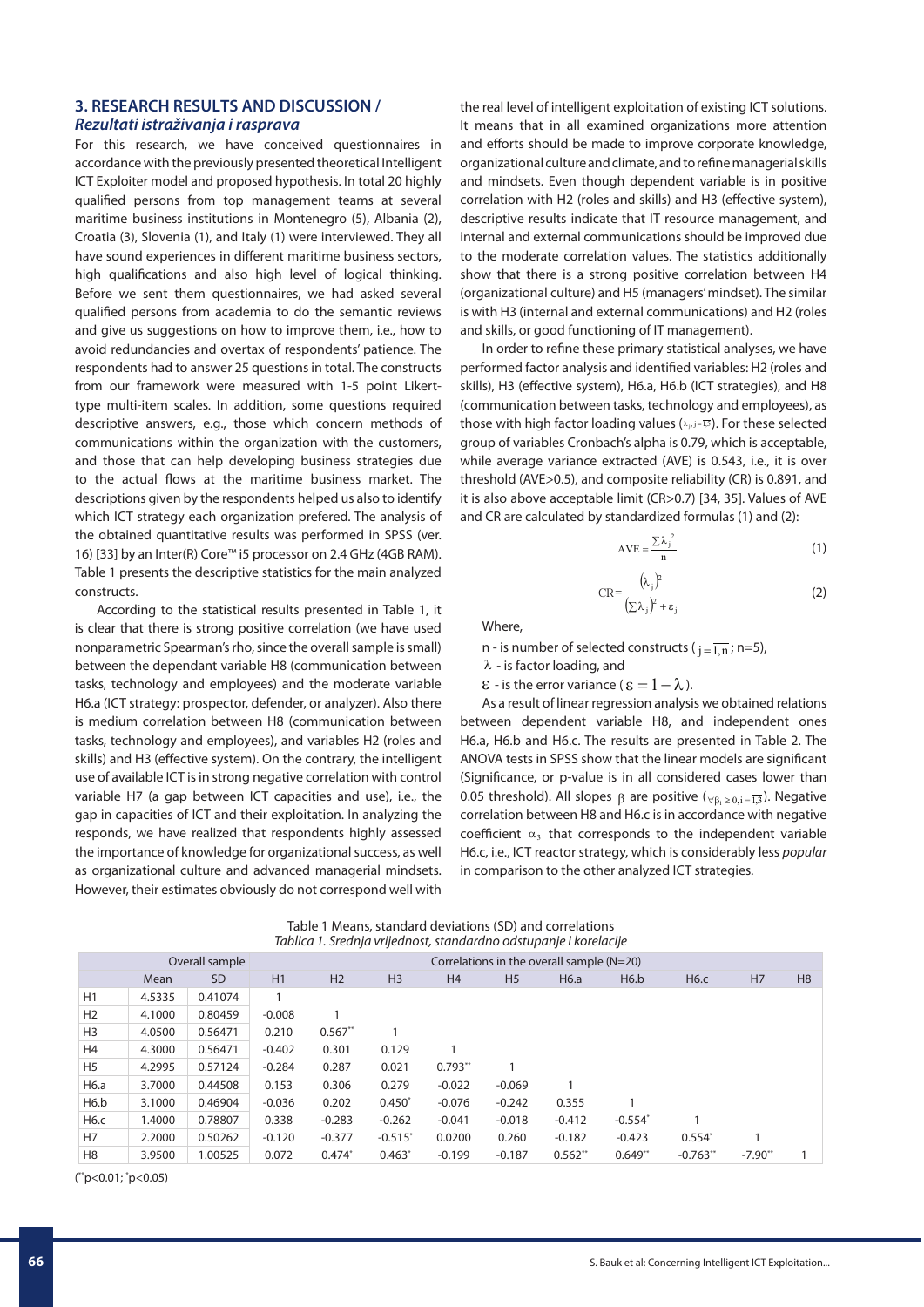| raonca 2: nezantati inicarile regresijske arianze |                              |                                  |                     |                           |  |  |  |  |  |
|---------------------------------------------------|------------------------------|----------------------------------|---------------------|---------------------------|--|--|--|--|--|
| Independent<br>moderator variables                | $\alpha_i(i=\overline{1,3})$ | $\beta_i$ $(i = \overline{1,3})$ | Significance        | $r_i(i = \overline{1,3})$ |  |  |  |  |  |
| *H6.a                                             | 0.748                        | 1.206                            | 0.008 (< 0.05)      | 0.575                     |  |  |  |  |  |
| Ή6.b                                              | 0.475                        | 2.479                            | $0.004 \, (< 0.05)$ | 0.618                     |  |  |  |  |  |
| *Н6.с                                             | $-0.854$                     | 5.146                            | 0.000 (< 0.05)      | 0.710                     |  |  |  |  |  |

#### Table 2 The linear regression analysis results *Tablica 2. Rezultati linearne regresijske analize*

\*Dependant variable: H8 (communication between tasks, technology and employees)

In other words, data given in Table 2 can be used in establishing linear regressions between dependant variable H8 and independent ones Hb.a, H6.b, and H6.c. All linear relations have statistical significance (Table 2), while correlation coefficients are also high ( $\forall$ r<sub>i</sub> ≥ 0.5,i = 1,3</sub>). Dependant variable, i.e., the degree of intelligent use of ICT is in positive correlations with ICT prospector, defender, analyzer and heatseeker strategies, and in negative one with ICT reactor strategy. Of course, the choice of certain ICT strategy, which belongs to H6.a and H6.b sets, will depend on the individual preferences and needs of the business entities.

It is important to mention that we did not ask respondents directly in which extent ICT solutions are intelligently used in their organizations. On the contrary, we asked them about this indirectly through the questions: (Q21) To what extent the communication between tasks is developed, technologies and employees in your organization?; and, (Q22) To what extent does ICT serve as a connective tissue in your organization? We consider these as a more reliable way to get information about that how intelligently they use their ICT resources. Also, we asked the respondents about ICT strategies they prefer through the series of questions, which implied both quantitative and qualitative answers. Some of these questions are listed below:

- (Q12) To what extent is it important to carefully analyze the existing ICT solutions prior to their introduction into the organization? + Description. (→Prospector, Defender)
- (Q13) To what extent is the introduction of new ICT solutions risky for the organization? + Description.  $(\rightarrow)$ Prospector, Defender, Reactor)
- (Q14) To what extent do ICT solutions reduce operating costs of the organization? + Description.  $(\rightarrow)$ Prospector, Defender, Reactor)
- (Q15) To which extent does ICT accelerate business communications and processes? + Description. (→Prospector, Defender, Analyzer, Reactor)
- (Q16) To what extent could ICT affect the strategic development of the organization? + Description. (→Prospector, Defender, Analyzer, Reactor)
- (Q17) To what extent can the existing ICT solutions be adapted to the current business needs of your organization? + Description. (→Prospector, Defender, Reactor, Analyzer)
- (Q18) Are the latest ICT solutions also the best ones? (→Heatseeker)
- (Q19) To what extent is the way of doing business in your organization stabile? + Description. (→Analyzer), etc.

According to the given quantitative and qualitative answers, we have concluded that most of the respondents are prospectors, and also heatseekers, while almost none of them are ICT reactors. A bit surprising is that most of the respondents highly estimated the latest ICT solutions in terms that they are at the same time the best ones. This leaves space for further discussion. It is also important and promising that all of the respondents treat ICT as an important factor for providing business success. Albeit, the level in which the tested maritime organizations intelligently use their present ICT resources has a mean value of 3.95. This assessment indicates the need for further reducing the gap between technology potentials and its real use, as well as, the necessity of extended managerial skills.

The greatest maturity in the mindset and explored constructs can be noticed on the Italian side. The interviewed respondents from Albania come from the maritime company which works in cooperation with an Austrian partner. This cooperation surely supports more mature managerial mindset in the context of ICT "3S" (*smart*, safety and sustainable) use. Montenegro has for decades been in a transitional flux without clear strategic orientation and it permanently suffers the lack of funds for providing maritime ICT systems compatible with EU ones. It seems that the problem in this case is beyond the knowledge and efforts of managers. It could be overcome only through closer and more fruitful collaboration between maritime organizations, stakeholders and the governmental bodies, which are in charge of the maritime sector.

# **4. CONCLUSIONS /** *Zaključci*

The paper points out the digital turbulence in maritime community caused particularly by new concepts such as: e-Navigation, Maritime Cloud, e-Marine, National/Maritime Single Window, etc. This requires well-prepared maritime business and industry actors in terms of the efficient use of the existing ICT solutions and their readiness to adopt new ones. In this regard we did a pilot study among several maritime organizations in Montenegro, Albania, Croatia, Slovenia and Italy (South-Europe) with the aim to evaluate how intelligently they exploit present ICT business solutions. They all highly appreciate key analyzed constructs within the methodological framework: knowledge, IT management resources, communications, organization culture, and manager's mindset. Also, they are all prospectors or heatseekers in terms of ICT strategy, but still the level of intelligent use of the available ICT solutions is not at the optimal stratum. The gap between ICT potentials and their real exploitation is still relatively high. The most promising results are gained on the Italian side, and it is not surprising, since Italy is for a long time an EU member state and enjoys certain benefits in comparison to Slovenia which is considerably smaller and less developed member state, Croatia which has just recently joined the EU (in 2013), and particularly in comparison to Montenegro and Albania which are non-EU member states. By analyzing the respondents' descriptive replies, the differences in maturity of using ICT solutions become obvious. Montenegro and Albania should use Italian, Slovenian and Croatian experiences, since they share the same Adriatic Sea market, as models in terms of transfer and progressive diffusion of good practices in the domain of ICT effective exploitation and further development. It would be desirable that these countries cooperate while